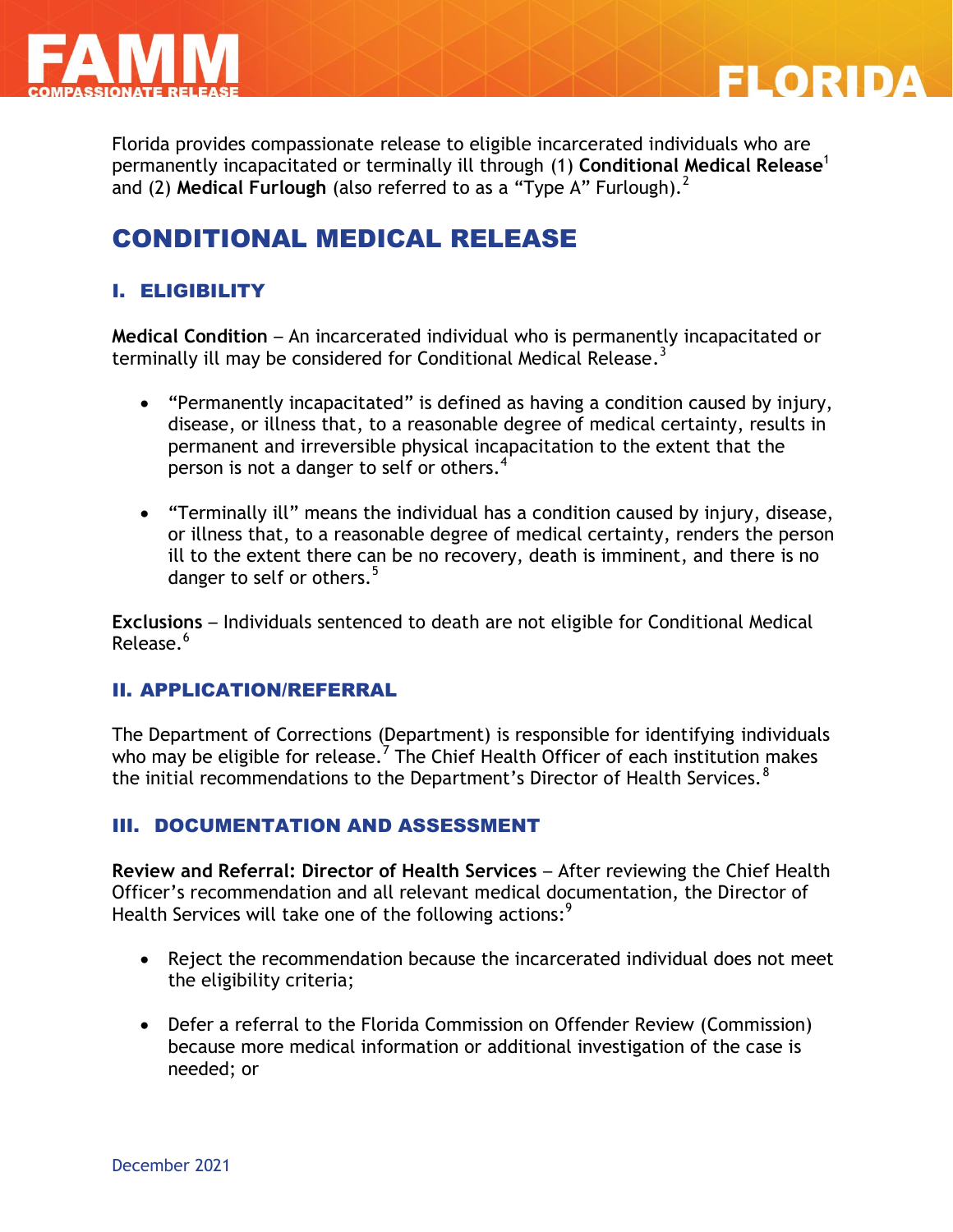Agree that the individual meets the medical criteria and refer the case to the Commission for consideration.

Upon approval of the recommendation, the Director of Health Services forwards it to the Commission for a decision.<sup>10</sup> The referral must include (1) the clinical report documenting that the incarcerated individual is permanently incapacitated or terminally ill, as defined in the Florida Statutes,<sup>11</sup> and (2) a "verifiable" release plan that includes necessary medical care.<sup>12</sup>

## IV. DECISION-MAKING PROCESS

**Decision-Maker** – The Florida Commission on Offender Review makes the decision to approve or deny Conditional Medical Release.<sup>13</sup>

**Process** – When the Commission receives a referral for Conditional Medical Release from the Department, the Commission Clerk dockets the case for action.<sup>14</sup>

• Notice – The Commission must provide victims with advance notice any time a Conditional Medical Release case is placed on the docket for action.<sup>15</sup>

**Hearing** – During most of 2020 and 2021, all Conditional Medical Release hearings were held by conference call due to COVID-19.<sup>16</sup> The Commission resumed in-person hearings in September 2021 but is making a conference call line available for those who still wish to attend by teleconference.<sup>17</sup>

- Preparation The Commission can take any and all of the following actions to prepare for a hearing: (1) Conduct an investigation on any aspect of the case; (2) ask the Department's Office of Health Services for additional medical evidence and medical examinations; and/or (3) continue the case to obtain additional information or verification of the individual's release plan.<sup>18</sup>
- Testimony Victims may provide written or oral statements to the Commission regarding the granting, denying, or revoking of an incarcerated individual's Conditional Medical Release.<sup>19</sup>

**Decision** – The Commission's decision to approve or disapprove a Conditional Medical Release is based upon the information the Department submits in support of its recommendation and a review of the individual's central office file.<sup>20</sup> A majority of those present and voting must make the decision.<sup>21</sup>

• Notice of Decision – Victims who appear before the Commission or submit written statements are to be notified "within a reasonable period of time" of Commission action.<sup>22</sup> Victims who want to know the Commission's decision about a specific incarcerated individual but do not want to make or submit a statement can also be notified of the Commission's decision.<sup>23</sup>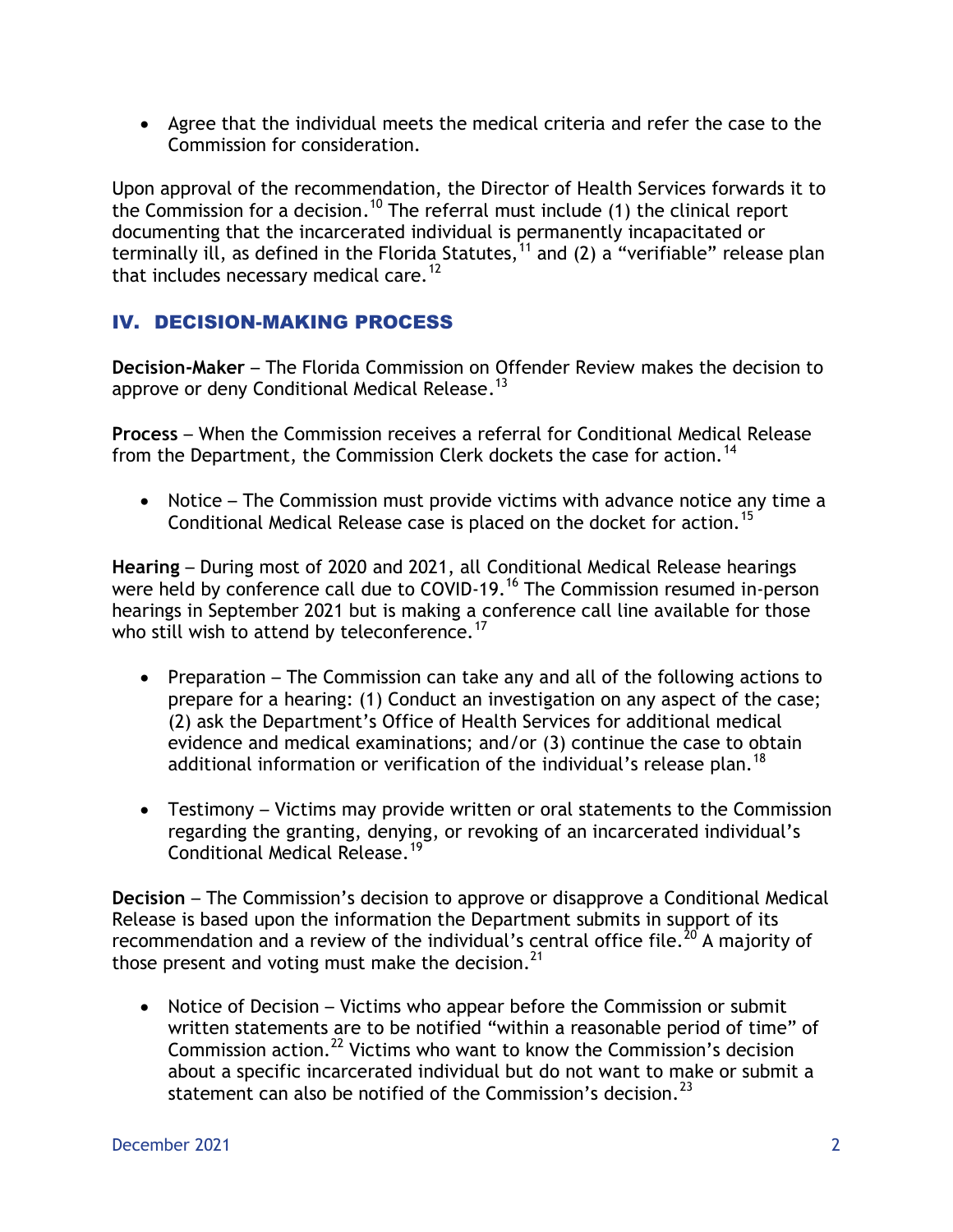Release Postponement/Rescission – Under certain circumstances, an individual who has been granted Conditional Medical Release may have the release date postponed or rescinded, such as when there is a disciplinary issue before the  $\alpha$ ctual release date. $^{24}$ 

**Pre-Release Planning** – The Conditional Medical Release rules reference the need for release plans that include necessary "medical care and attention."<sup>25</sup> However, they do not provide any detailed guidance or forms for developing those plans.

 Note that the Commission can postpone an individual's Conditional Medical Release if it finds that the person's release plan is "unsatisfactory."<sup>26</sup>

**Conditions** – The Commission has the sole authority for deciding appropriate conditions for each individual's release. $27$ 

- Periodic medical evaluations at Commission-specified intervals are required for people granted Conditional Medical Release.
- In addition, individuals on Conditional Medical Release supervision are subject to a long list of "standard" conditions, such as reporting whether they leave the county or change their residence.<sup>29</sup>
- They may also be required to abide by "special conditions" established at the Commission's discretion.<sup>30</sup>

## V. POST-DECISION

**Denials and Appeal Rights** – There is no information in the statute or administrative code about the right to appeal a Commission denial of Conditional Medical Release.

**Effect on Parole and Other Release Eligibility** – Individuals being considered for Conditional Medical Release may still be considered for any other parole/release for which they are eligible.  $^{31}$ 

### **Termination/Revocation**

- Term A formerly incarcerated individual's Conditional Medical Release is for the remainder of the sentence, without any reduction of the sentence for good behavior.  $32$
- Reasons for Revocation If a medical condition improves to the extent that an individual no longer meets the Conditional Medical Release criteria, the Commission may order a return to custody and a revocation hearing.<sup>33</sup> If release is revoked due to medical improvement, the individual must serve the balance of the sentence with credit for the time served on Conditional Medical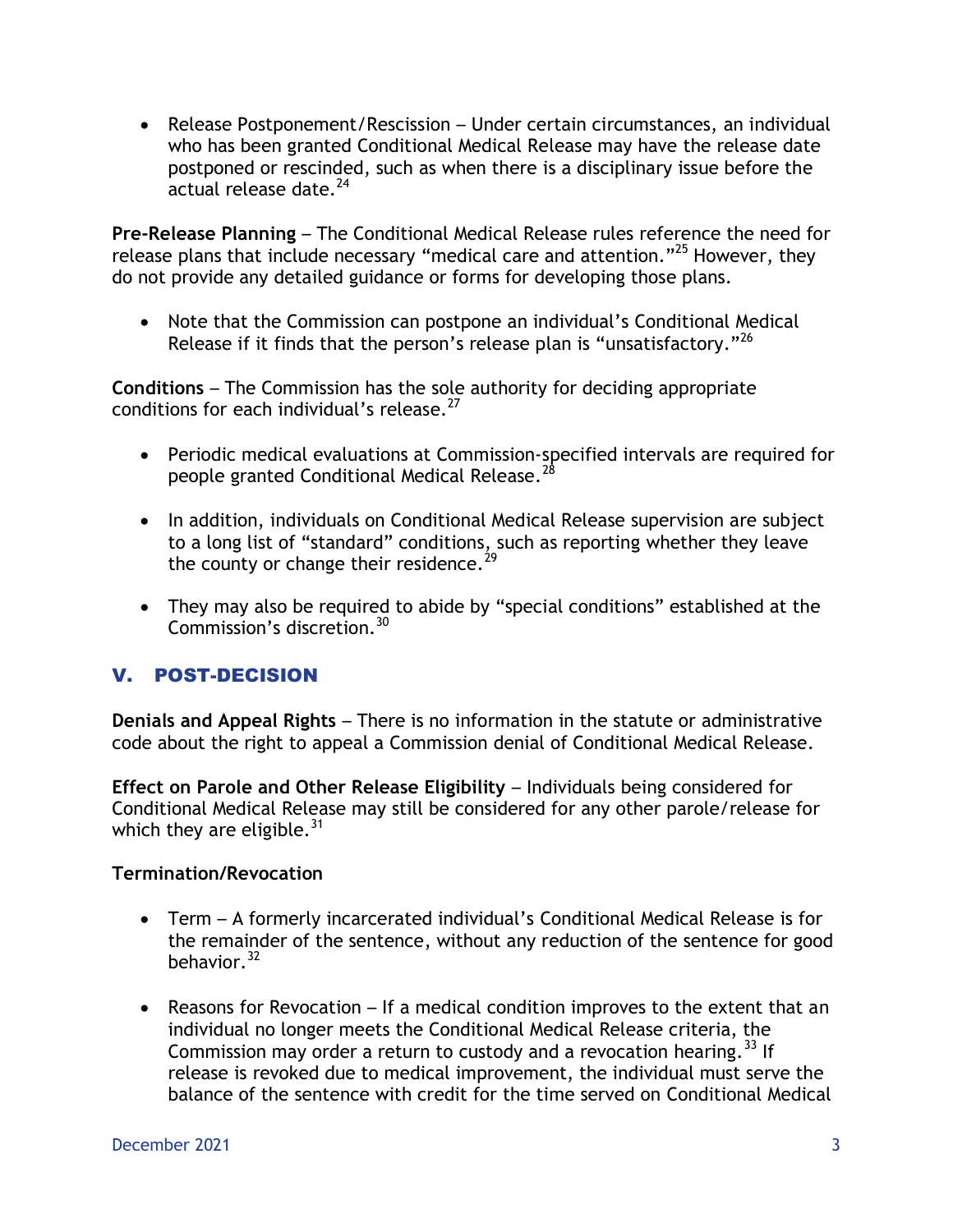Release.<sup>34</sup> The Commission may also revoke Conditional Medical Release if the individual violates any of the release conditions.  $35$ 

 Revocation Hearings – The Commission will hold a revocation hearing before making a final revocation decision.<sup>36</sup> If the individual's Conditional Medical Release is revoked, the Commission will determine whether the person is eligible for any other form of release.  $37$ 

### VI. REPORTING/STATISTICS

In response to FAMM's request for information on the number of individuals granted Conditional Medical Release, the Florida Commission on Offender Review reported the following information:  $38$ 

- In 2019, it granted 45 individuals Conditional Medical Release and denied 52 individuals.
- In 2020, it granted 35 individuals Conditional Medical Release and denied 33 individuals.

# MEDICAL FURLOUGH

The Florida Department of Corrections (Department) grants incarcerated individuals furloughs for a variety of reasons, including Medical Furloughs for those with terminal illnesses (referred to in Department rules as "Type A" furloughs).<sup>39</sup> Although most furloughs are typically only for a few days, that limitation does not appear to always apply to Medical Furloughs, particularly to those granted on the basis of a terminal illness.

## I. ELIGIBILITY

**Medical Condition** – An individual may be considered for a Medical (Type A) Furlough if the person "in all medical probability" (1) is not expected to live more than six months from the date of the furlough request or (2) is permanently incapacitated to such an extent that it is not reasonably foreseeable that the individual could perpetrate a crime. $40$ 

**Exclusions** – The Department does not list any individuals as excluded from Medical Furlough eligibility.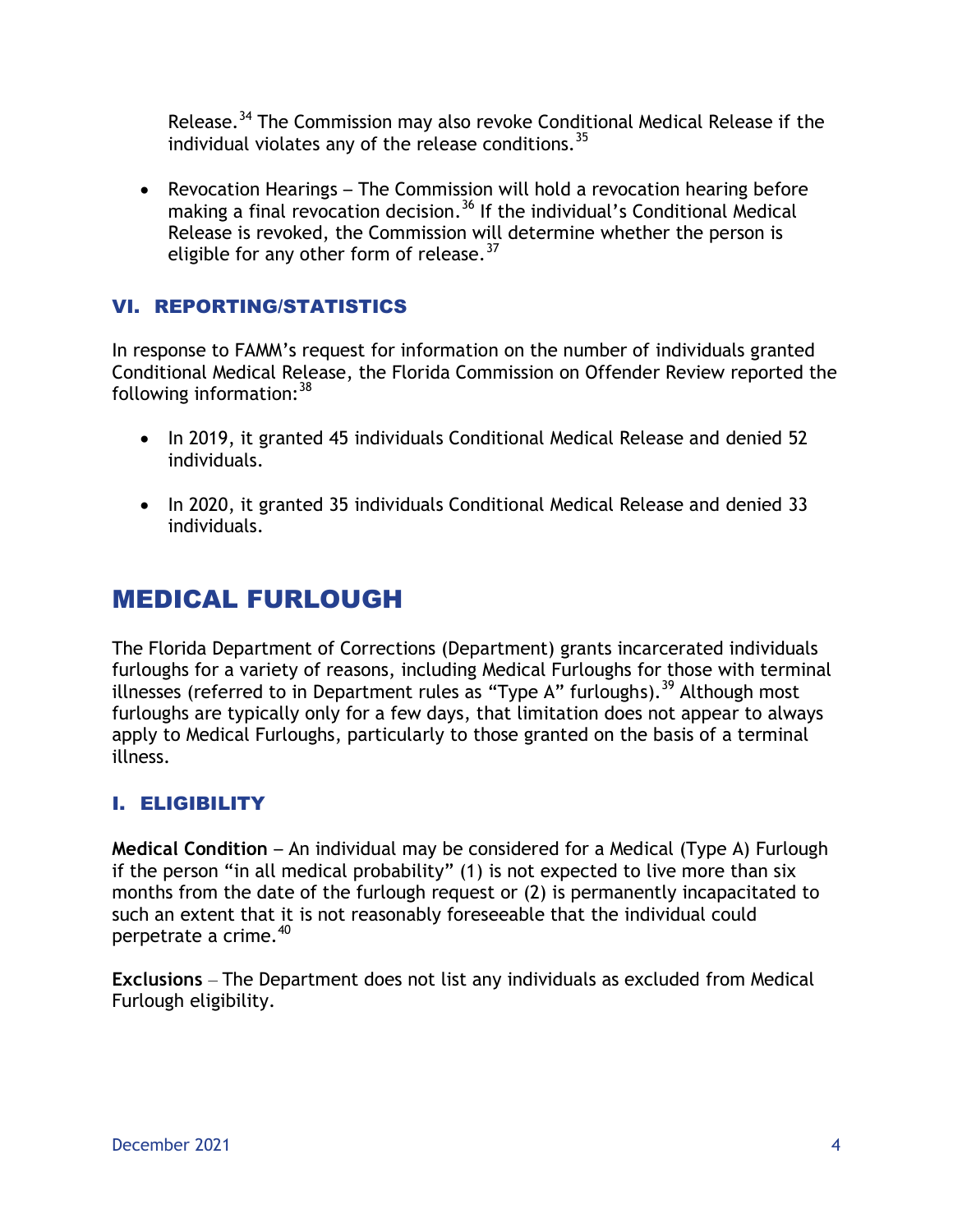#### II. APPLICATION/REFERRAL

To be considered for Medical Furlough, an incarcerated individual must be recommended by the Department's Chief Health Officer, Regional Health Services Director, and the Classification Team.<sup>41</sup>

#### III. DOCUMENTATION AND ASSESSMENT

The Assistant Secretary for Health Services considers the recommendation, relevant medical information, and eligibility criteria.<sup>42</sup> If the Assistant Secretary endorses the Medical Furlough recommendation, it is forwarded to the "approving authority."<sup>43</sup>

#### IV. DECISION-MAKING PROCESS

**Decision-Maker** – The approving authority – defined in Department rules as the Secretary of the Department of Corrections **or** a designee (i.e., the Warden of a "major institution" or a "select exempt service status employee" with oversight responsibility of a community correctional center)<sup>44</sup> – conducts a final review of any security issues and makes the final determination whether to grant Medical Furlough.<sup>45</sup>

### V. POST-DECISION

When the approving authority grants an individual Medical Furlough, the Classification Specialist develops a plan for community supervision and makes arrangements for monitoring the individual's "progress."<sup>46</sup>

- Monitoring includes any changes in the individual's medical condition or any violations of the general furlough rules. Any changes or violations are reported to the approving authority of the facility in which the individual was previously housed. $4$
- The approving authority is authorized to terminate a Medical Furlough at any time for noncompliance with conditions or changes in the individual's medical condition.<sup>48</sup>

### VI. REPORTING/STATISTICS

The Department did not respond to FAMM's request for information on how many individuals were approved for Medical Furlough in 2019 and 2020.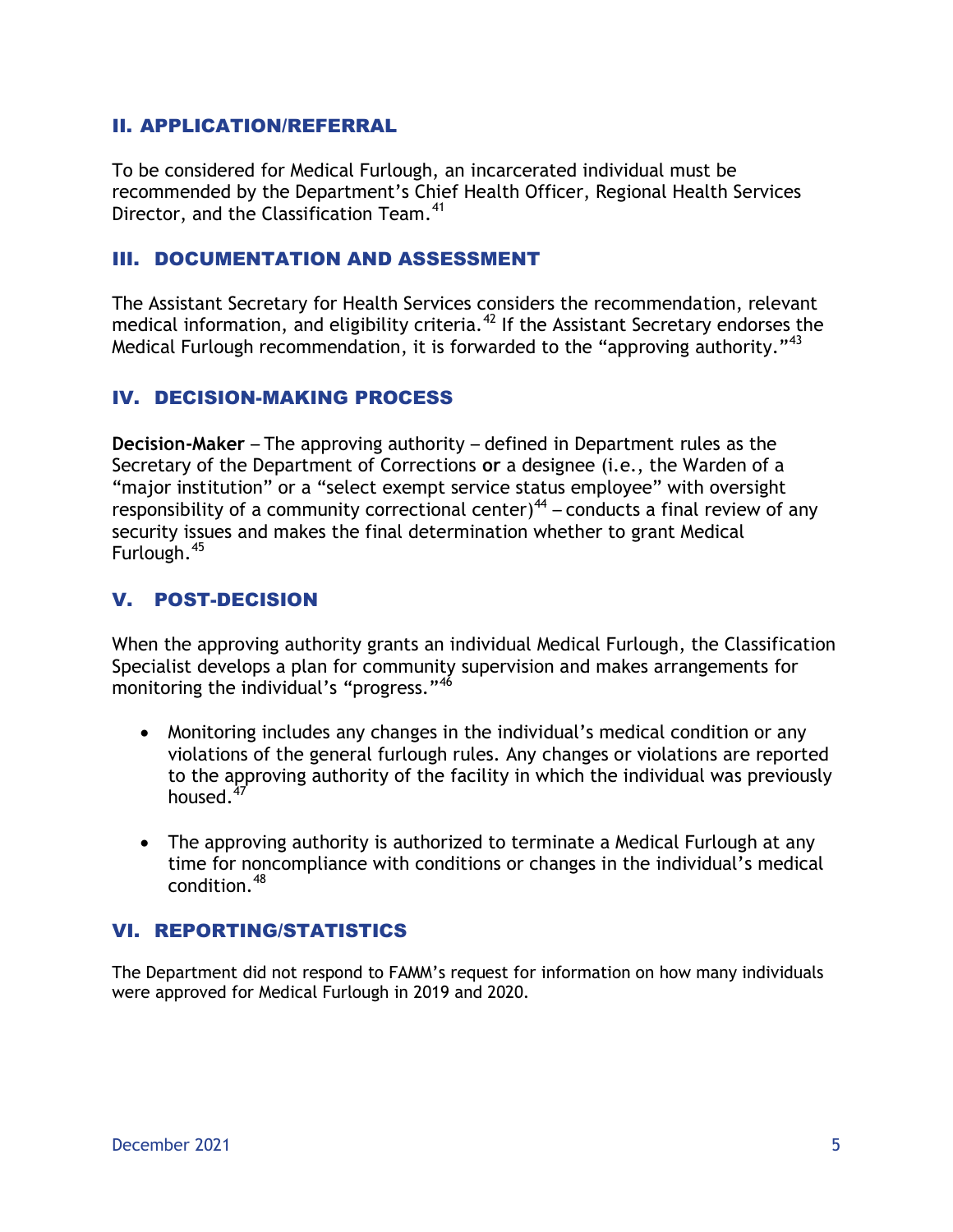# FLORIDA COMPASSIONATE RELEASE PRIMARY LEGAL SOURCES

### CONDITIONAL MEDICAL RELEASE

#### **Statute**

Florida Statutes § 947.149 (2021), available through the Florida Legislature, [http://www.leg.state.fl.us/statutes/index.cfm?App\\_mode=Display\\_Statute&Search\\_String=&URL=090](http://www.leg.state.fl.us/statutes/index.cfm?App_mode=Display_Statute&Search_String=&URL=0900-0999/0947/Sections/0947.149.html) [0-0999/0947/Sections/0947.149.html.](http://www.leg.state.fl.us/statutes/index.cfm?App_mode=Display_Statute&Search_String=&URL=0900-0999/0947/Sections/0947.149.html)

#### **Regulations**

Florida Administrative Code § 23-24.020(2021), available through the Florida Secretary of State, [https://www.flrules.org/gateway/ruleNo.asp?id=23-24.020.](https://www.flrules.org/gateway/ruleNo.asp?id=23-24.020)

Florida Administrative Code § 23-24.025 (2021), available through the Florida Secretary of State, [https://www.flrules.org/gateway/ruleno.asp?id=23-24.025.](https://www.flrules.org/gateway/ruleno.asp?id=23-24.025)

Florida Administrative Code § 23-24.030, available through the Florida Secretary of State, [https://www.flrules.org/gateway/ruleNo.asp?id=23-24.030.](https://www.flrules.org/gateway/ruleNo.asp?id=23-24.030)

Florida Administrative Code § 23.24.040 (2021), available through the Florida Secretary of State, [https://www.flrules.org/gateway/ruleNo.asp?id=23-24.040.](https://www.flrules.org/gateway/ruleNo.asp?id=23-24.040)

Florida Administrative Code § 23.24.050 (2021), available through the Florida Secretary of State, [https://www.flrules.org/gateway/ruleNo.asp?id=23-24.050.](https://www.flrules.org/gateway/ruleNo.asp?id=23-24.050)

Florida Administrative Code § 33-401.201 (1) (2021), available through the Florida Secretary of State, [https://www.flrules.org/gateway/RuleNo.asp?ID=33-401.201.](https://www.flrules.org/gateway/RuleNo.asp?ID=33-401.201)

#### MEDICAL FURLOUGH

#### **Regulations**

Florida Administrative Code § 33-601.603 (7) (b) (2021), https://www.flrules.org/gateway/RuleNo.asp?title=CLASSIFICATION%20AND%20CENTRAL%20RECORDS &ID=33-601.603.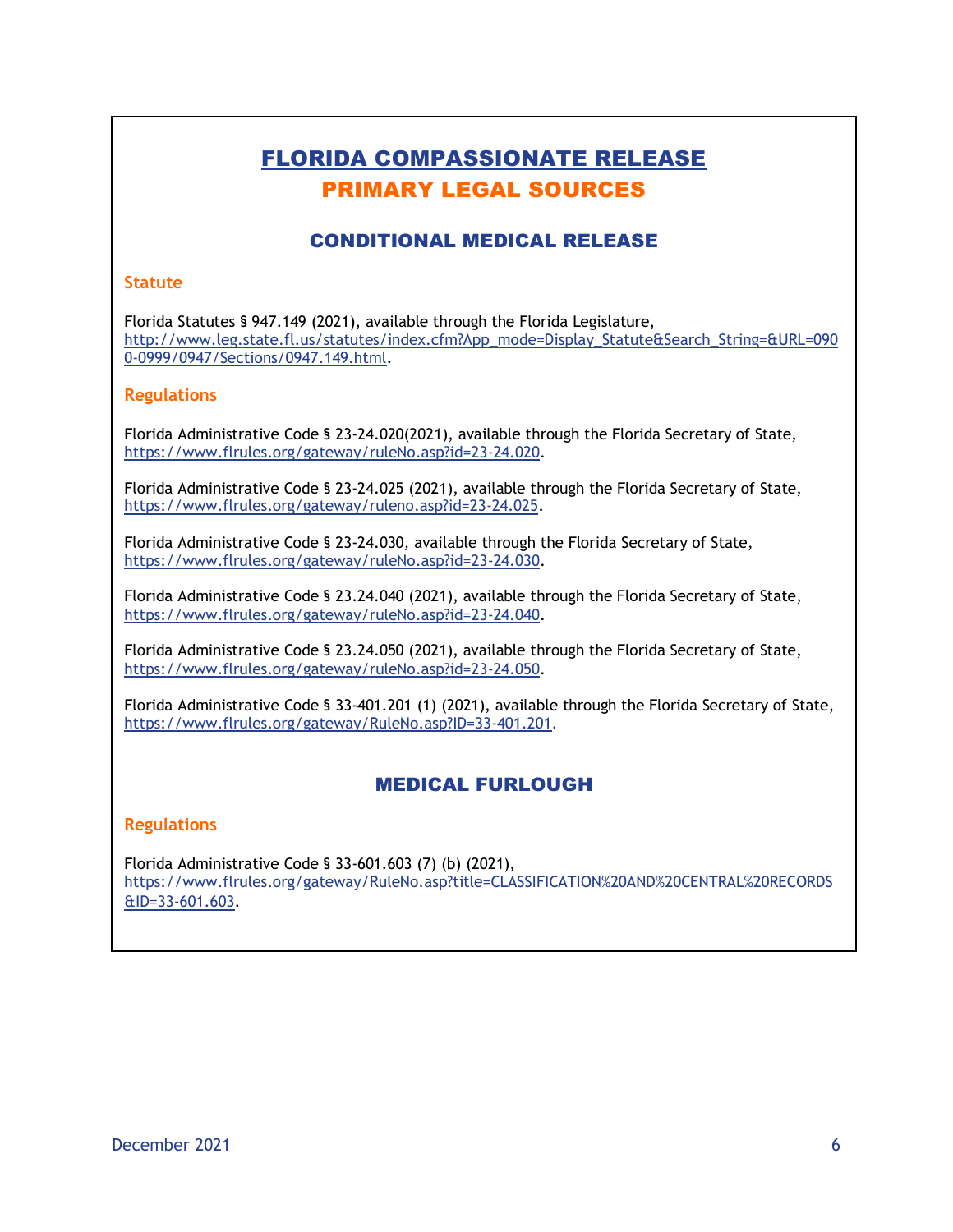# **NOTES**

\* *Id. means see prior note.*

1 Fla. Stat. § 947.149.

 $2$  Fla. Admin. Code § 33-601.603 (7) (b).

 $3$  Fla. Stat. §§ 947.149 (1) (a) and (b); Fla. Admin. Code § 23-24.020 (1); Fla. Admin. Code § 33-401.201  $(1).$ 

- 4 Fla. Stat. § 947.149 (1) (a).
- $5$  ld. at (1) (b).

 $6$  Fla. Stat. § 947.149 (2); Fla. Admin. Code §§ 23-24.020 (1) and 33-401.201 (4).

<sup>7</sup> Fla. Stat. §§ 947.149 (2) and (3); Fla. Admin. Code § 33-401.201 (1).

8 Fla. Admin. Code § 33-401.201 (2).

 $9$  ld. at (2) (a) through (2) (c).

- $10$  Fla. Admin. Code § 23-24.020 (1).
- $11$  Id. at (1) (a).
- $12$  Id. at (1) (b).

<sup>13</sup> Fla. Stat. § 947.149 (3); Fla. Admin. Code § 23-24.020 (2).

<sup>14</sup> Fla. Admin. Code § 23-24.020 (2).

<sup>15</sup> Fla. Admin. Code §§ 23-24.020 (4) and 23-24.025 (1). Note that "victim" includes the victim, relative of a minor who is a victim, relative of a homicide victim, victim representative, or victim advocate. Fla. Admin. Code § 23-24.025 (1).

<sup>16</sup> Florida Commission on Offender Review, Conditional Medical Release Cases Update, [https://www.fcor.state.fl.us/docs/release/CMRCases.pdf.](https://www.fcor.state.fl.us/docs/release/CMRCases.pdf)

<sup>17</sup> Florida Commission on Offender Review, Parole and Conditional Medical Release Hearings, [https://www.fcor.state.fl.us/.](https://www.fcor.state.fl.us/)

<sup>18</sup> Fla. Stat. § 947.149 (3); Fla. Admin. Code §§ 23-24.020 (3) and 33-401.201 (3).

<sup>19</sup> Fla. Admin. Code §§ 23-24.025 (2) through (4).

<sup>20</sup> Fla. Admin. Code § 23-24.020 (3).

 $21$  Id. at (2). Note that the Commission has only three members. See Florida Commission on Offender Review, Organization, [https://www.fcor.state.fl.us/.](https://www.fcor.state.fl.us/)

 $22$  Fla. Admin. Code § 23-24.025 (6).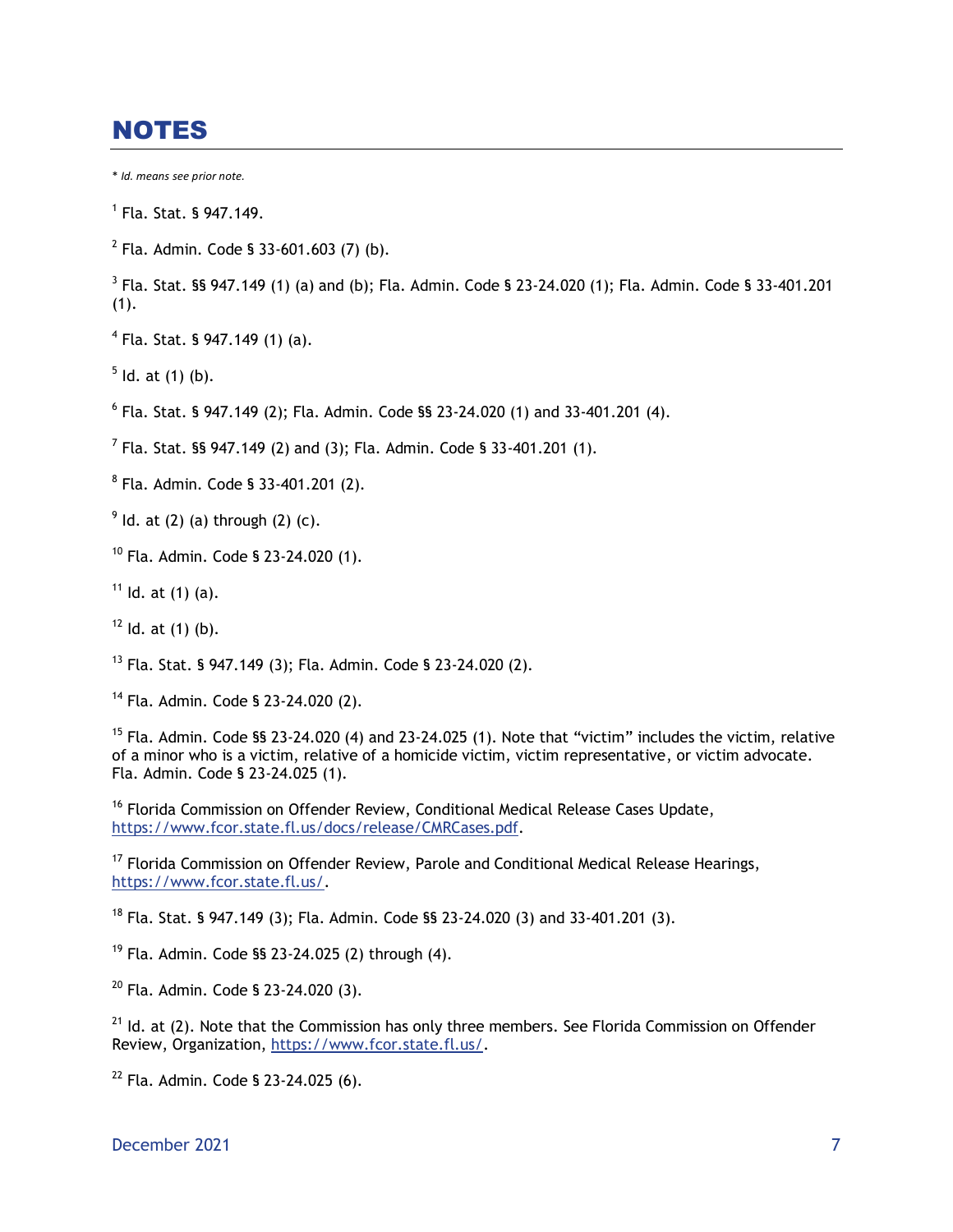ld. at  $(5)$ .

<sup>24</sup> Fla. Admin. Code §§ 23-24.040 (1) through  $(7)$ ,  $(9)$  through  $(10)$ .

Fla. Admin. Code § 23-24.020 (1) (b).

 Fla. Admin. Code § 23-24.040 (1). The Commission's investigator can obtain testimony from an incarcerated individual and any witnesses as to whether alternate release plans exist that the Commission can consider. Id. at (8).

Fla. Stat. § 947.149 (3).

Id. at (4).

<sup>29</sup> See Fla. Admin. Code §§ 23-24.030 (1) (a) through (1) (m) for the list of standard conditions.

Id. at (2).

Fla. Stat. § 947.149 (2).

ld. at (4).

Fla. Stat. § 947.149 (5) (a). See also Fla. Admin. Code § 23-24.030 (1) (m).

 Fla. Stat. § 947.149 (5) (a). Individuals do not forfeit "gain-time" accrued prior to a Conditional Medical Release. Id.

 Fla. Stat. § 947.149 (5) (b). See Fla. Stat. § 947.141 for revocation hearing guidelines when individuals violate their release conditions; unlike revocations for medical improvement, for these violations, "gain-time" may be forfeited.

Fla. Admin. Code §§ 23-24.050 (1) through (6). See also Fla. Stat. § 947.141.

Fla. Admin. Code § 23-24.050 (6) (o).

<sup>38</sup> Email from the Public Records Unit, Office of the General Counsel, Florida Commission on Offender Review, to FAMM (June 24, 2021) (on file with FAMM, Office of the General Counsel).

Fla. Admin. Code § 33-601.603 (7) (b).

Id. at (7) (b) (1).

Id. at (7) (b) (2).

Id.

Id.

Id. at (2) (c).

ld. at (7) (b) (2).

ld. at (7) (b) (2), (c), and (d).